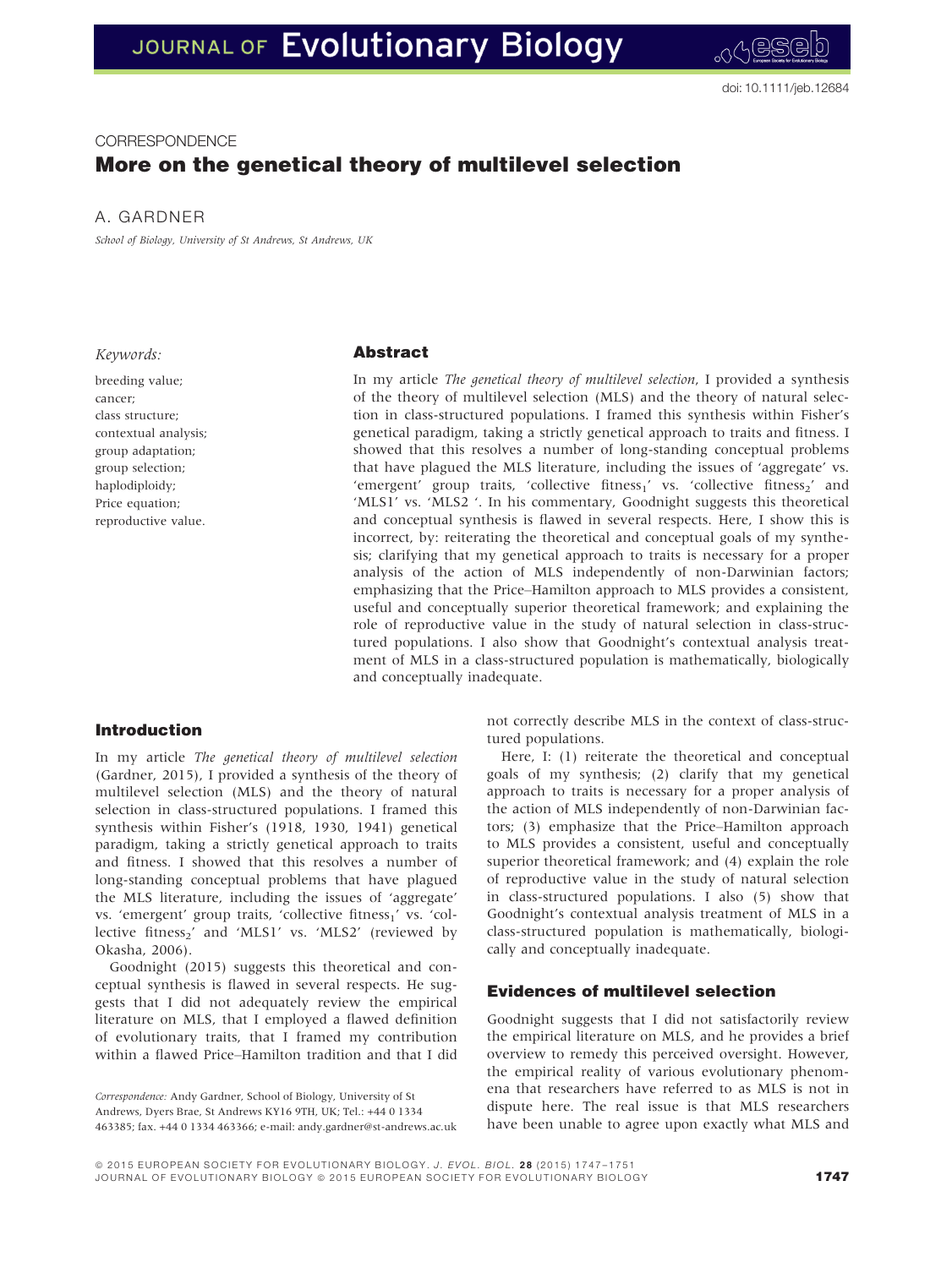its associated concepts actually mean, and it is this issue that provided the motivation for my theoretically and conceptually focused synthesis. I made this clear in the opening sentences of the Abstract:

The theory of multilevel selection (MLS) is beset with conceptual difficulties. Although it is widely agreed that covariance between group trait and group fitness may arise in the natural world and drive a response to 'group selection', ambiguity exists over the precise meaning of group trait and group fitness and as to whether group selection should be defined according to changes in frequencies of different types of individual or different types of group.

Nevertheless, Goodnight's empirical overview does helpfully illustrate the muddle of definitions that are being used in the study of MLS. Importantly, whereas many of the studies that he mentions define group selection in terms of the proliferation and/or extinction of groups (e.g. Pruitt  $\delta$  Goodnight, 2014), others define group selection in terms of the impact that an individual's group environment has on her own fitness (e.g. Stevens et al., 1995). These definitions are not equivalent, and will often disagree with each other as to the existence, magnitude and direction of group selection in particular scenarios (more on this, below).

I do disagree with Goodnight when he suggests that these empirical studies have vindicated the 'old' group selectionism of Wynne-Edwards (1962). It is true that artificially imposed, industrial batch-level selection in poultry may lead to increases in yield (Muir, 1996), but this is a world away from Wynne-Edwards' claim that whenever selection acting within wild populations is in opposition to selection acting at the between-population level, it is the latter that must prevail such that adaptation in the natural world is always 'for the good of the group' (Wynne-Edwards, 1962, p20). Both of these points serve to illustrate the conceptual confusions that abound in the MLS literature.

### Multilevel selection is not evolution

Goodnight suggests that my theoretical synthesis is flawed on account of my conception of evolutionary traits being defined only for well-mixed populations. This is incorrect. The definition that I used is valid, conventional and appropriate to the aims of my study. My impression is that this confusion has arisen out of MLS being conflated with total evolutionary change.

Here is how I introduced the genetical approach to traits:

The character under selection is the heritable portion of the individual's phenotypic trait, g; that is, a weighted sum of the frequencies of the alleles that the individual carries, the weights being decided by linear regression analysis... This quantity is also known as the individual's 'breeding value'

This linear regression approach to describing the genetical component of the phenotype was introduced by Fisher (1918), and it is conventionally termed 'breeding value' (Falconer, 1981, pp106–107). The application of breeding values within the context of Price's equation was spelled out by Price (1970), and they are clearly defined even for populations that are not well mixed (Falconer, 1985). Indeed, it is the variance in breeding value that actually defines the 'additive genetic variance' (Falconer, 1985) that is central to Goodnight's own approach to MLS in structured populations (see below). If breeding value were really undefined except for in well-mixed populations, then the same would be true of additive genetic variance.

Goodnight's concern with the breeding value approach seems to be that the regression terms depend upon context. A gene's average effect with regard to a phenotype of interest may depend on its interactions with other genes and with factors like climate such that, in subsequent generations, when the gene may find itself incorporated into different genotypes and experiencing different climates, its average effect is liable to change. Consequently, the same genotype is liable to have different breeding values in different generations.

It is true that such changes in breeding value are not explicitly represented in my equations. However, they are allowed for, in the sense that the equations remain valid irrespective of such changes occurring. The reason that they do not feature in the equations is that my explicit aim was to describe only the action of natural selection, and these changes in breeding value are not part of natural selection, but instead represent a distinctly non-Darwinian factor in evolution. In the context of Price's (1970, 1972a) theorem, such changes accrue to the 'transmission' term. In the context of Fisher's fundamental theorem, such changes contribute to 'deterioration of the environment' (Fisher, 1930, p41, 1941; Price, 1972b). I discussed both transmission and environmental deterioration as part of the explication of my theoretical synthesis, making clear that these are conceptually distinct from the action of MLS.

The careful separation of selection and transmission effects is not merely a matter of convention, but actually necessary from an adaptationist standpoint. It is only natural selection, and not transmission factors – such as spontaneous random mutation and fluctuating average effects – that gives rise to adaptive design (e.g. Gardner, 2009; Gardner & Welch, 2011). It is this unique role of natural selection that motivated the focus of Fisher's (1930) The genetical theory of natural selection, and his opening sentence: 'Natural Selection is not Evolution'. Fisher's fundamental contributions to Darwinian theory, and the contributions of others who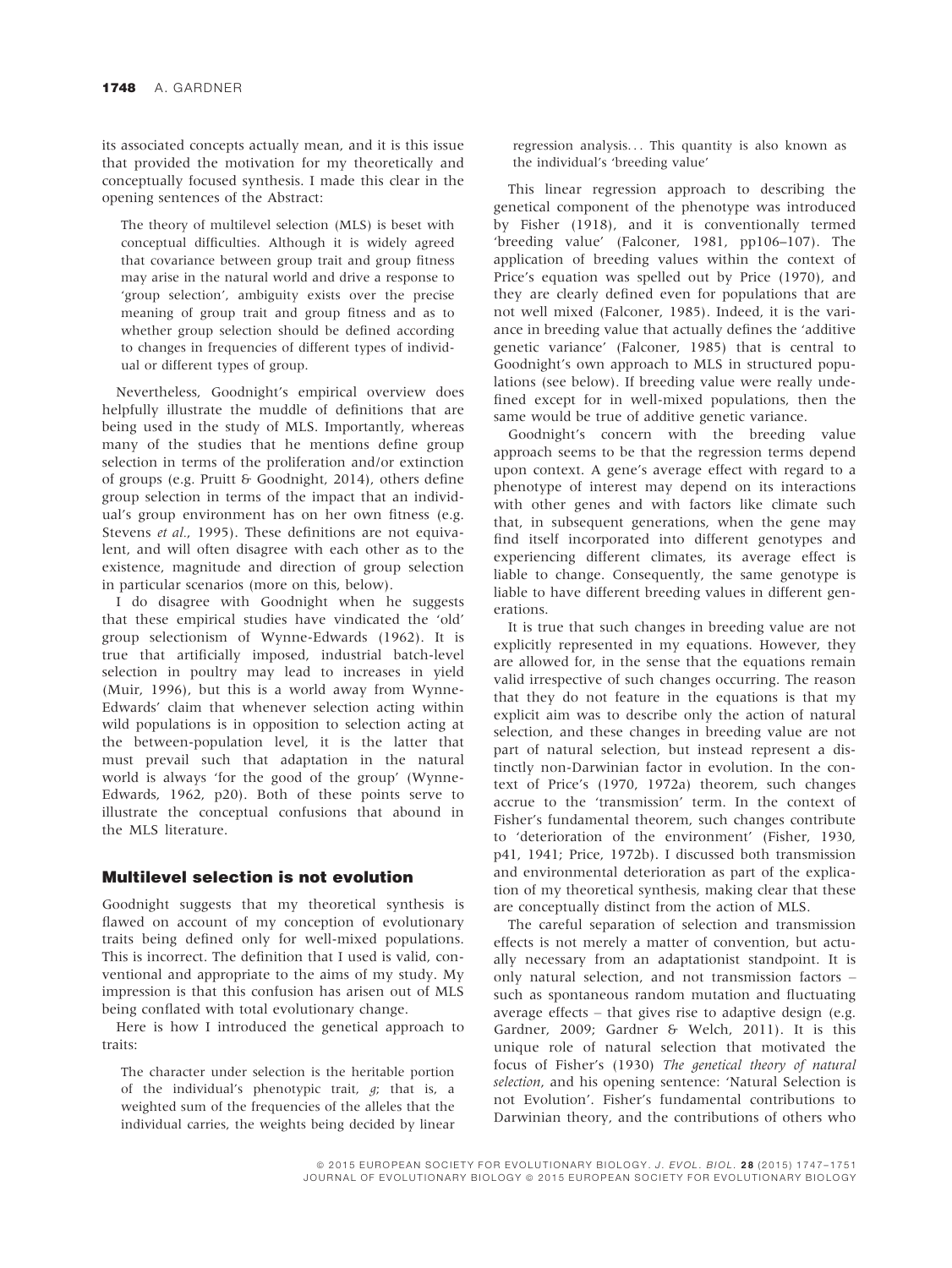have worked within his genetical framework, will continue to be misunderstood for as long as the concepts of natural selection and evolution are conflated.

# Multilevel selection and covariance

Goodnight suggests my theoretical synthesis is also flawed on account of it being framed within the Price– Hamilton approach to MLS (Price, 1972a; Hamilton, 1975). In particular, he points out that the Price–Hamilton formalism may detect the operation of group selection even for nonsocial behaviours, and he suggests that an alternative, contextual analysis approach provides the correct means of capturing the action of MLS. I believe that both the Price–Hamilton and contextual analysis approaches yield useful insights, but that it is the former rather than the latter that properly engages with the ideas of selection and adaptation at the group level. Moreover, I believe it is desirable – rather than problematic – that the Price–Hamilton approach is able to diagnose the operation of group selection beyond the realm of social behaviour.

Price's (1970, 1972a) selection–covariance theorem provides a very general framework for thinking about selection in any context and in any medium. In the context of evolutionary biology, it defines the action of natural selection in terms of a partial change in the average value of a genetical trait, and it reveals that this change is equal to the covariance, taken across all the individuals in the population, between the individual's genetical trait and her relative fitness. It is intuitive, then, that group selection should be defined analogously, as the covariance, taken across all the groups in the population, between the group's genetical trait and the group's fitness. This is exactly the Price– Hamilton approach to MLS. This approach conceives of the group itself as the unit of group selection, it assigns the group its own fitness, and it views group selection as being driven by the differential fitness of groups per se. Importantly, by focusing on the group's fitness, it directly connects with ideas of adaptation 'for the good of the group'.

In contrast, although contextual analysis is also rooted in Price's covariance definition of natural selection, it instead conceives of group selection in terms of the impact that the individual's social environment has on the individual's fitness. Accordingly, it conceptualizes the individual as the unit of group selection, and it views group selection as being driven by the differential fitness of individuals per se, rather than the differential fitness of groups. This is how contextual analysis is able to diagnose the action of group selection in the context of soft selection, for example, despite all groups having equal fitness. Put another way: whereas the Price– Hamilton approach isolates the part of natural selection that corresponds with the adaptation of groups, contextual analysis isolates the part of natural selection that

corresponds with the adaptation of individuals to their particular group contexts. Both are useful approaches for studying selection, but only one appears to be properly engaging with the concept of group selection.

It is true that the Price–Hamilton approach may diagnose the operation of group selection in some scenarios that do not involve social behaviour. For example, if some individuals have better eyesight, and if some groups – by chance – have more better-sighted individuals than others, then a portion of the action of natural selection for improved eyesight will occur at the between-group level. However, although this point has been much discussed in the literature for the last  $\sim$ 30 years, there does not appear to be any consensus on whether it is actually fatal to the Price–Hamilton approach.

My own view is that, far from being fatal, this diagnosis of group selection beyond the realm of social behaviour is actually desirable (Gardner & Grafen, 2009). The MLS partition of natural selection into its within-group and between-group components is not supposed to delineate the boundary between the social and nonsocial realms: that is the job of the kin-selection partition of natural selection into its direct-fitness and indirect-fitness effects (Hamilton, 1964, 1970; Gardner et al., 2011). Moreover, it would be a mistake to view within-group selection as the sole driver of individual-level adaptations, including good eyesight; rather, it is the total action of natural selection, acting both within and between groups, that leads individuals to become adapted to maximize their inclusive fitness (Gardner & Grafen, 2009). Instead, the conceptual significance of the MLS partition is that it separates natural selection into the component that is responsible for group-level adaptation (i.e. between-group selection) and the component that acts to undermine the adaptive integrity of groups (i.e. within-group selection; Gardner & Grafen, 2009).

If natural selection is acting  $-$  wholly or partially  $-$  at the within-group level, then traits will not be favoured to maximize group fitness and any adaptive rationale will need to be sought at a lower level. But if natural selection is acting only at the between-group level – for example if groupmates are genetically identical clones – then adaptations will evolve for the good of the group (Gardner & Grafen, 2009). Note that, in scenarios permitting a group-adaptationist interpretation, one is free to interpret a trait like good eyesight either as an individual-level adaptation for maximizing the individual's inclusive fitness or a group-level adaptation for maximizing the group's inclusive fitness. This is analogous to how one can view a macrophage engulfing a bacterium as either a cell maximizing its own inclusive fitness or part of a larger suite of adaptations employed by a multicellular animal for maximizing her inclusive fitness (Gardner, 2014). Adaptationism is a scientific tool that uses optimization thinking to formulate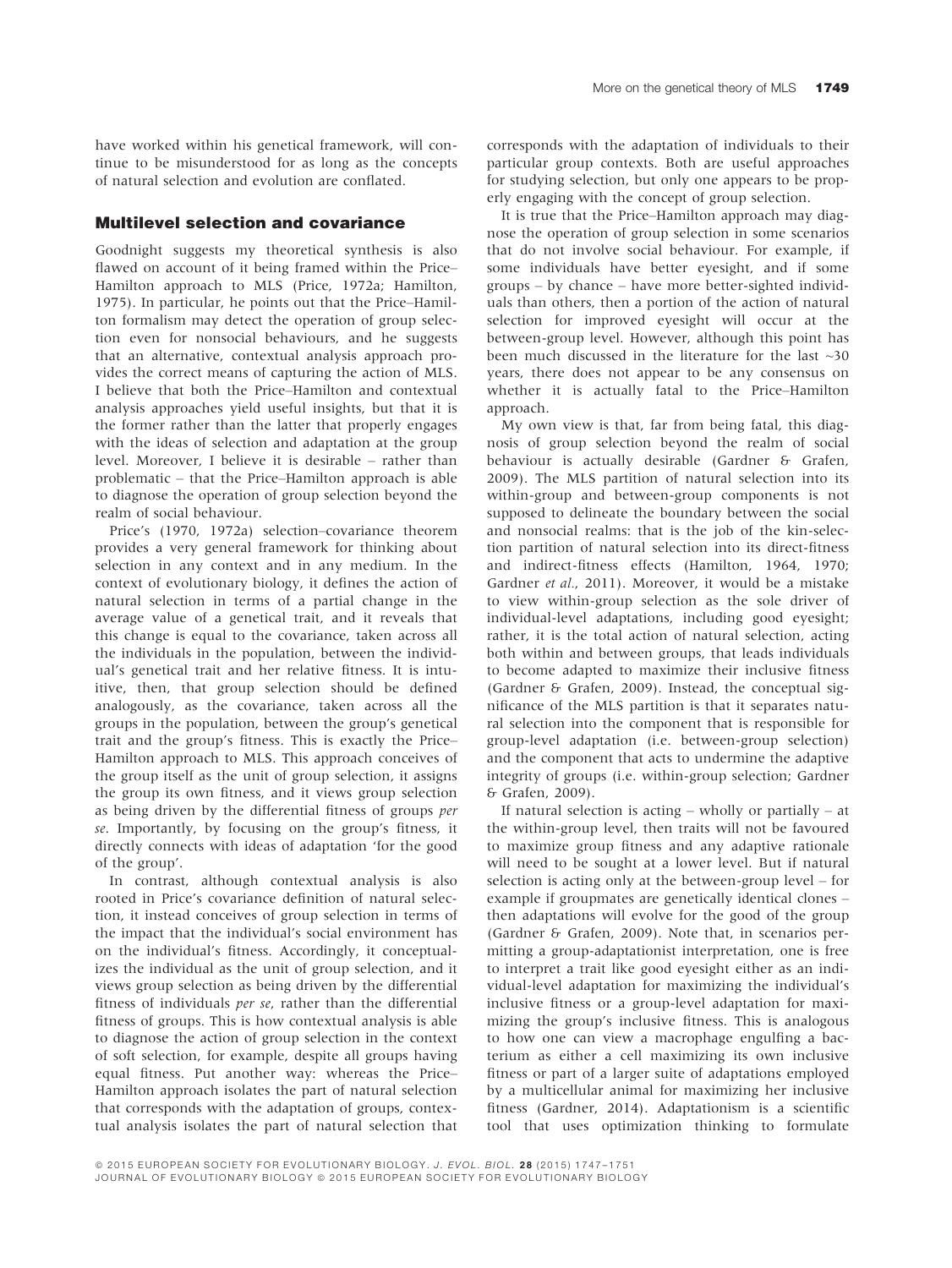testable predictions (Parker & Maynard Smith, 1990) and, in those special circumstances in which the interests of individual and group are aligned, it is empirically vacuous to debate whether it is the individual or the group that has been optimized.

### Multilevel selection in class-structured populations

Turning to the specific issue of class structure, Goodnight suggests my approach to MLS in this context is flawed on both conceptual and technical grounds. In particular, he suggests that I have erroneously assigned fitness to only one level of biological organization – the individual – and he provides a contextual analysis treatment of MLS in haplodiploid parasitoid wasps that he claims is superior to my Price–Hamilton approach. Here, I suggest there has been a misunderstanding of the concept of reproductive value and its role in theory of natural selection, and I show that the contextual analysis treatment is mathematically, biologically and conceptually invalid as an alternative to the Price–Hamilton approach.

The concept of reproductive value is of crucial importance in the context of class-structured populations. If individuals differ in ways that are not strictly genetical, then they cannot be considered equivalent from a natural-selection perspective and must be subdivided into separate classes. One aspect of the problem of class structure is that not all offspring are equal, such that a simple count of offspring number may not provide an adequate measure of an individual's Darwinian success. A vivid example is provided by sex allocation, in which parents decide the sex, rather than the number, of their offspring (Darwin, 1871, p316; Fisher, 1930, pp141– 143). Accordingly, a proper measure of Darwinian success is provided by the individual's reproductive valuethat is, her expected, asymptotic, relative contribution of genes to future generations – and each class of individual contributes to the overall action of natural selection in proportion to its reproductive value (Fisher, 1930, p27). Taylor (1996) provides an introductorylevel overview of the mathematics of reproductive value.

As an illustrative application of my theoretical and conceptual synthesis, I discussed the relationship between nontransmissible cancer and MLS. Although cancer has often been conceptualized as involving a tension between different levels of selection – that is, favoured at a within-individual level and disfavoured at a between-individual level – I pointed out that the proliferation of cancer cells cannot be conceptualized in terms of MLS, in the strict sense of the genetical theory, because cancer cells – and somatic cells in general – have no reproductive value. But Goodnight suggests that my logic is faulty: he argues that as cancerous cells have the capacity to proliferate and exhibit heredity,

their proliferation does represent within-individual selection, and that my conclusion had stemmed from an erroneous assignment of fitness only at the level of individual organisms.

However, this is incorrect: I did not assign zero reproductive value to cancer cells because they are cells and not individuals, but rather because they are cells whose lineages perish with the death of the individual organism, such that their expected, asymptotic, relative contribution of genes to future generations is zero. Even if reproductive value is assigned only to cells and not to whole organisms, all of the reproductive value in the population belongs to germ line cells, whereas somatic cells have zero reproductive value. Thus, according to Fisher's proportionality principle, the proliferation of cancerous cells within somatic tissues cannot be part of MLS, in the strict sense of the genetical theory. (Of course, as cancer may induce differential reproductive value of germ line cells, at a between-organism level, it may lead to the selective favouring of anticancer adaptations).

The role of reproductive value in modulating a class's contribution to the overall action of natural selection is captured mathematically by Price's (1970) equation for class-structured populations – specifically, Price's equation (5) and my equation (4). This describes a separate selection covariance for each class in the population and adds them together to yield the total action of natural selection, with each class's contribution being weighted by its reproductive value (such that a class with no reproductive value makes no contribution at all). As part of my theoretical synthesis, I combined this equation with Price's (1972a) equation for MLS – specifically, Price's equation (A17) and my equation (5). This provided a statement of MLS for class-structured populations – specifically, my equation  $(7)$ . This equation takes each class's separate contribution to the total action of natural selection and separates its within-group and between-group components, such that the total action of group selection is defined as a class-reproductive-value-weighted sum of the betweengroup selection terms for each class.

In my study, I pointed out that this formulation presents some conceptual problems for the idea of the social group as a unit of selection. In particular, although in some scenarios the sum of between-group selection terms can be brought together as a single selection covariance, with the social group acting as a unit of selection, more generally the social group remains fragmented into its separate pure-class subgroups, and it is these that are considered the units of group selection, rather than the whole social group. To illustrate the problem, I considered the following scenario:

For example, a parasitoid wasp might oviposit a single unfertilized (i.e. male) egg and a single fertilized (i.e.